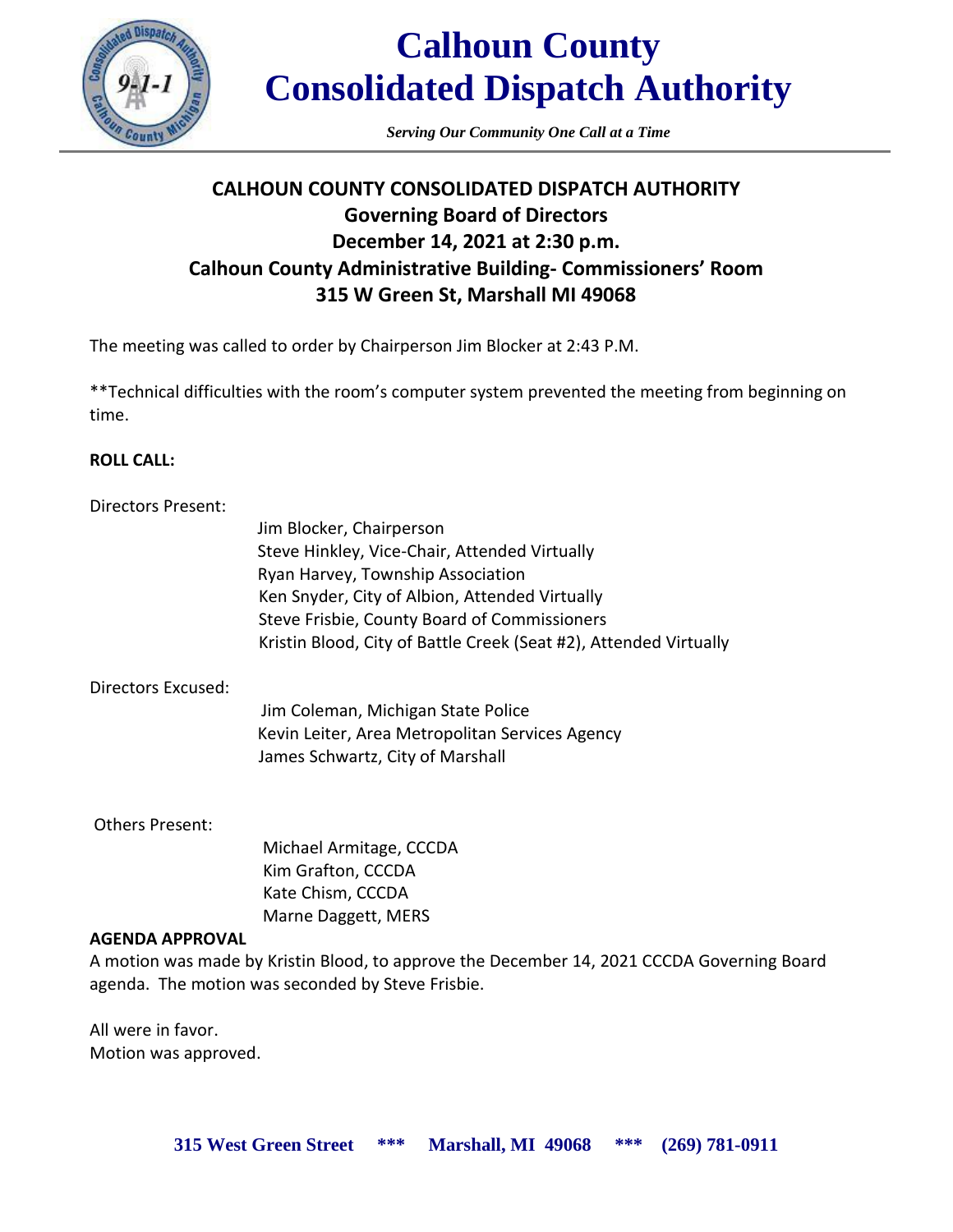

*Serving Our Community One Call at a Time*

#### **MEETING MINUTES**

A motion was made by Steve Frisbie to accept the November 9, 2021 CCCDA Governing Board minutes. The motion was seconded by Steve Hinkley.

All were in favor. Motion was approved.

# **SPECIAL PRESENTATION**- Marne Daggett: MERS

The presentation was based on the previous year's evaluation. A new bill will begin January 2022. The agency is currently 85% funded, the policy requires for a rolling 95% funding. In 2019 there was 88% funding and in 2020 85% funding. A brief discussion took place on expectation for rates of return for the agency. An experience study will take place every five years which looks at the over all demographic. Public safety agencies are unique in that their staff tend to work for the same municipality for their entire career and retire at the earliest possible eligibility point. Questions were raised about affordability for the policy of 95% funding and if that policy needs to change. The policy causes balloon payments. A recommendation for making minimum payments and putting any extra amounts afforded into a surplus division. Jim Blocker asked to Michael Armitage, what is the amount that is currently budgeted and what is the amount which can be afforded. The minimum payment is what is in the proposed budget. If funding becomes more stable, then the recommendation would be to place extra payments. In February, come back and look at what can be afforded for next budget year and adjust policy (interlocal agreement).

Looking into the future, how will retirements affect funding? Marne Daggett explained that retirements are already included into the assumption. What isn't included is when people will retire. The average retirement age is included in the assumption, if they retire as soon as they are eligible, that would not be included. Marne Daggett included that if 95% funding impedes the agency's ability to operate, that seems silly. MERS would recommend a budget with phase in.

Looking at the Legacy Account: for all BCPD employees, all liabilities from Battle Creek came with employees. The only liabilities for Battle Creek are with employees who already retires or employees who didn't come over with the consolidation.

There was a commend from Kristin Blood wanting to really look into if staying 95% funded was what was best.

# **CONSENT AGENDA**

The following items were listed on the Board's consent agenda:

- 1. Excuse Absent Board Members
- 2. Check Register and Travel Reimbursement
- 3. Year-to-Date Budget Performance Reports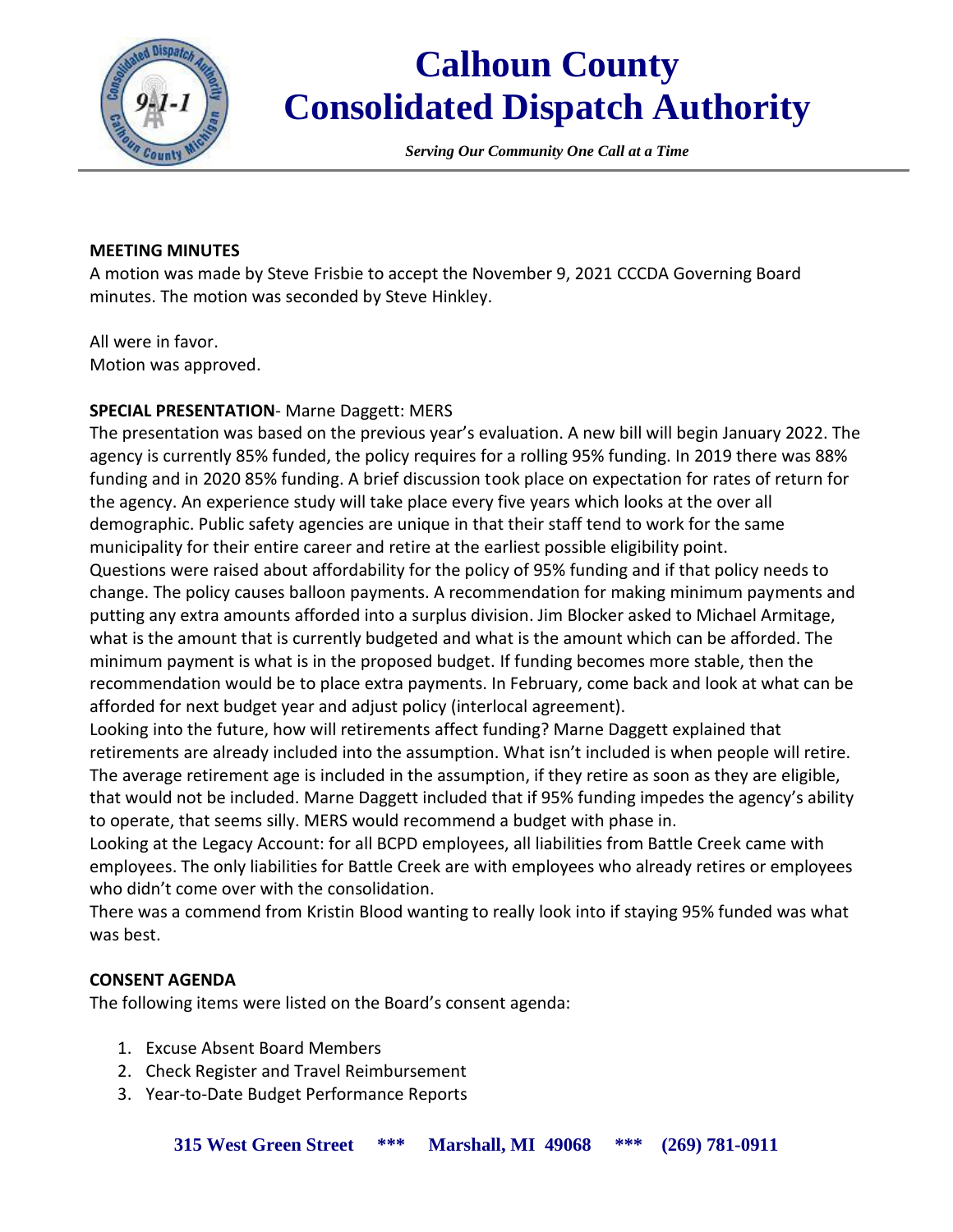

*Serving Our Community One Call at a Time*

- 4. 2021 Year-to-Date Statistics
- 5. Quality Assurance Reports
- 6. General Correspondence

A motion was made by Ryan Harvey to approve the December 14, 2021 Consent Agenda. The motion was seconded by Kristin Blood and Steve Frisbie.

All were in favor. Motion was approved.

# **EXECUTIVE DIRECTOR'S REPORT**

- 1. Saturday Storms- Meetings are schedule with County Administration. Storms showed vulnerabilities. There were failures during the power outage due to the County's generator failure. The City of Marshall also had a generator failure causing a Fire radio outage. The center went to the backup radio system. The agency is currently working with PFN to create more redundancies.
- 2. Call Volume- 15k calls for November, which is typical.
- 3. Rapid SOS- Training has started for this program.
- 4. Hiring- Background investigations have begun for the candidates.
- 5. Loss- One full time employee was lost this week.
- 6. Acting Supervisor- A new position has been created. This will back fill hours and reduce supervisor overtime while one supervisor is on leave.
- 7. Outreach- Educational materials passed out during Marshall Christmas Parade. Novi Automotive presentation was done.
- 8. House Bill is to the Governor. It should be signed very soon.

A question from Steve Frisbie referencing item No. six on the director's report. He wanted to clarify that there were policies in place which would prevent an employee from being off on leave for an indefinite amount of time. Director Armitage stated there are clear policies in place defining leave time.

# **OLD BUSINESS**

1. Strategic Plan- 16 surveys have been turned in up to this point. Nothing new to report.

# **NEW BUSINESS**

1. Resolution 2021-003-FY2022 Budget Adoption

A motion as made by Ken Snyder to adopt the 2022 budget as presented. The motion was seconded by Ryan Harvey.